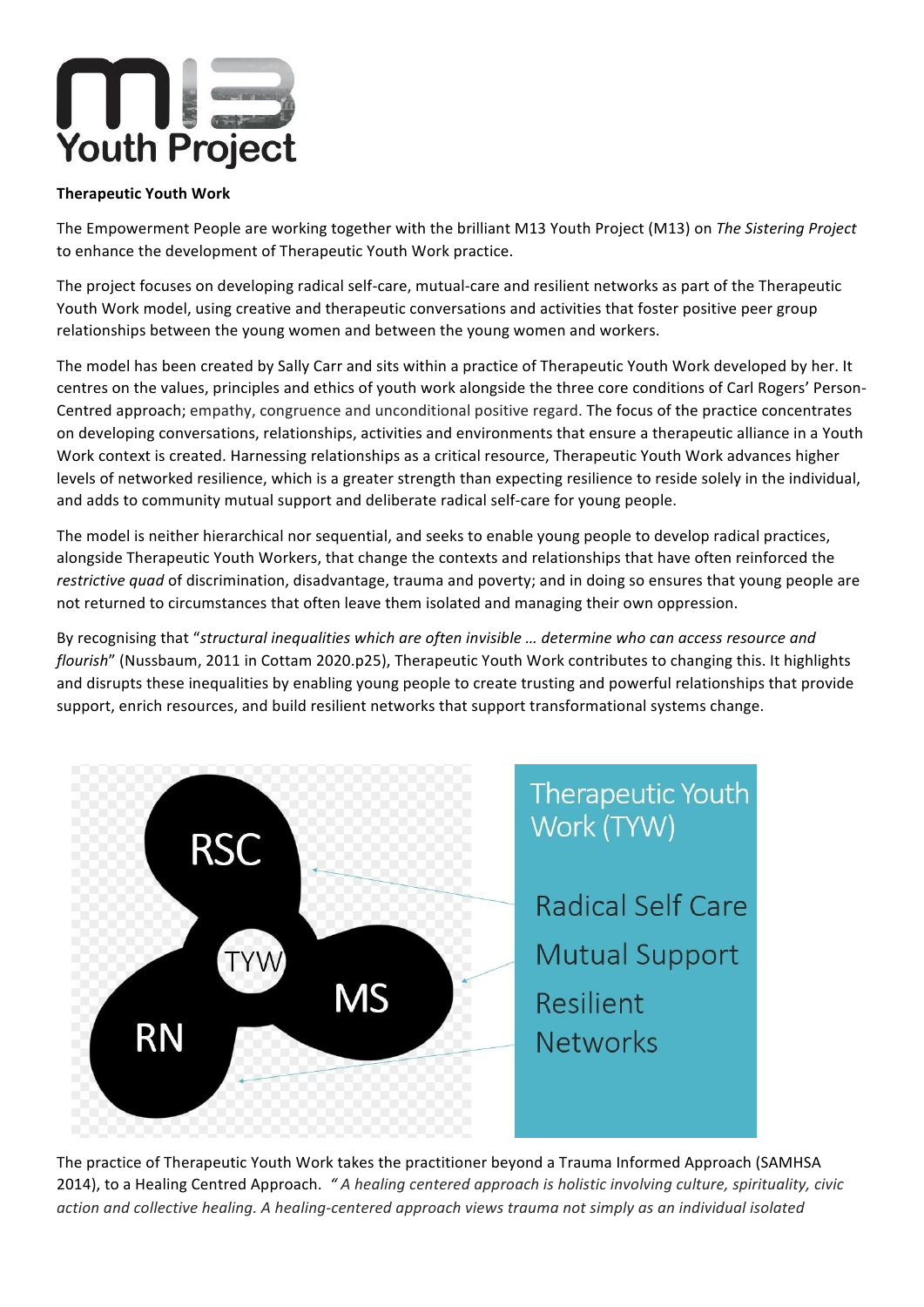experience, but rather highlights the ways in which trauma and healing are experienced collectively." (Ginwright 2018 )

Therapeutic Youth Work practice uses an empowering coaching style, alongside Practices of Hope (Snyder, 2002), to promote post-traumatic growth, and seeks deliberate change in the structures and systems that often limit young people's lives.

The Sistering Project is managed by M13 and staffed by their youth workers: community-rooted, female, qualified professionals, who listen carefully and respectfully and who don't judge, blame, stigmatise or dismiss. These known and trusted adults are regularly available in the young women's community, accessible in the weekly Young Women's Sistering Group, and also at other times of the week. The project is located in a safe and accessible venue in the heart of their community, and delivered in a safeguarded and boundaried way, through a weekly group meeting, phone calls, text messaging, meetups, and practical help such as accompanying a young woman to specialist services. This approach enhances the resilience of the network and seeks to reduce isolation, instead creating positive mutual community support.

Young women can join the project at any time, participate at the level they feel comfortable with and can leave when they want to, so they remain in control of their participation and the pace of the work.

"As a result of this, we have developed our work to take account of young women's mental health difficulties and to work in trauma-informed ways to create a safe and welcoming environment for young women to meet in, relax, talk and engage in activities determined by them; using non-directive counselling skills to listen carefully to support young women to identify and talk about the things that concern them and to explore what action they can take" Dr H Gatenby (2021) M13 Youth Project Manager

At M13 the workers curate a psychologically safe and low-risk environment that pays attention to the specific ageand gender-related rights, lived experiences and needs of young women, to enable them to control the level of information they share with each other and workers. This builds trust, and enables deeper work through time.

*"Our work is person centred and does not judge, stigmatise or blame young women. We build self-esteem and confidence by being available to young women: in the community, in groups and one-to-one; enjoying their company, giving* them our full attention and focusing on them rather than a 'task', helping them to identify their own positive *qualities, enabling them to speak positively about themselves and others and modelling how to be a kind friend to themselves" Gatenby (2021)*

The project supports young women experiencing increasingly entrenched mental health difficulties to:

- meet with their peers, professionally qualified youth workers and a counsellor;
- be welcomed and valued in a safe, hopeful, creative, therapeutic and supportive community;
- talk and be listened to;

• engage in creative and therapeutic conversations and activities, determined by the young women, which help them to reconnect with themselves and their hopes for their future, and to consider and work out their 'next step';

• receive mental health support from experienced youth workers, a qualified counsellor and each other;

• receive holistic and practical support on the wider issues that concern them, from experienced youth workers and each other; and

• to have fun in a trauma-informed space of safety, where they can relax and 'let their guard down'.

"Our trauma-informed support pays attention to the location of our activities and the physical environment we create to ensure young women feel safe attending our provision. We also pay particular attention to the 'social and *emotional'* environment workers foster and curate in the groups, to ensure young women feel psychologically safe and to reduce the likelihood of re-traumatising/ triggering young women. This requires workers themselves, with the support of M13, to engage in positive-self and mutual care, and to build and participate in professional networks that support their resilience." Gatenby (2021)